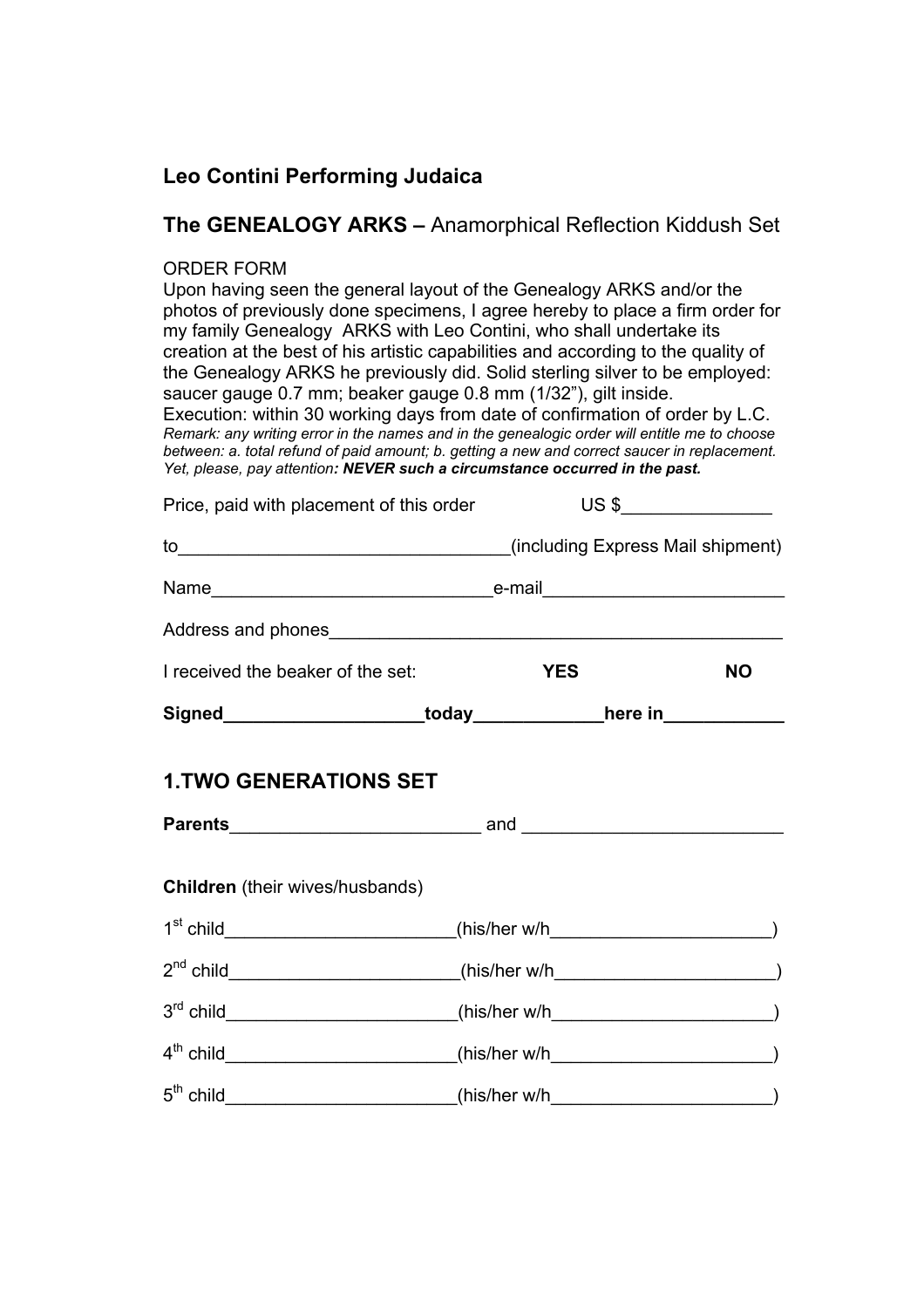# **2A.THREE GENERATIONS SET (Version Grandparents and….)**

| Children-Parents (their wives/husbands)                                 |                                                                                        |  |
|-------------------------------------------------------------------------|----------------------------------------------------------------------------------------|--|
|                                                                         | $1^{st}$ child___________________________(his/her w/h______________________________)   |  |
|                                                                         | $2nd$ child ________________________(his/her w/h__________________________)            |  |
|                                                                         | 3 <sup>rd</sup> child_________________________(his/her w/h_______________________)     |  |
|                                                                         | $4th$ child ___________________________(his/her w/h_________________________)          |  |
| Grandchildren (their wives/husbands)<br>of 1 <sup>st</sup> child-parent |                                                                                        |  |
|                                                                         | $1^{st}$ child___________________________(his/her w/h_____________________________)    |  |
|                                                                         | 2 <sup>nd</sup> child__________________________(his/her w/h__________________________) |  |
|                                                                         | $3rd$ child $\qquad \qquad (his/her w/h)$                                              |  |
| of 2 <sup>nd</sup> child-parent                                         | $1^{st}$ child____________________________(his/her w/h____________________________)    |  |
|                                                                         | 2 <sup>nd</sup> child_________________________(his/her w/h_______________________)     |  |
|                                                                         |                                                                                        |  |
| of 3rd child-parent                                                     | $1st$ child __________________________(his/her w/h__________________________)          |  |
| $2^{nd}$ child_                                                         | $(his/her w/h$ (his/her w/h                                                            |  |
|                                                                         | $3rd$ child (his/her w/h $\qquad \qquad (his/her w/h)$ )                               |  |
| of 4 <sup>th</sup> child-parent                                         |                                                                                        |  |
|                                                                         | 2 <sup>nd</sup> child_________________________(his/her w/h_______________________)     |  |
|                                                                         |                                                                                        |  |